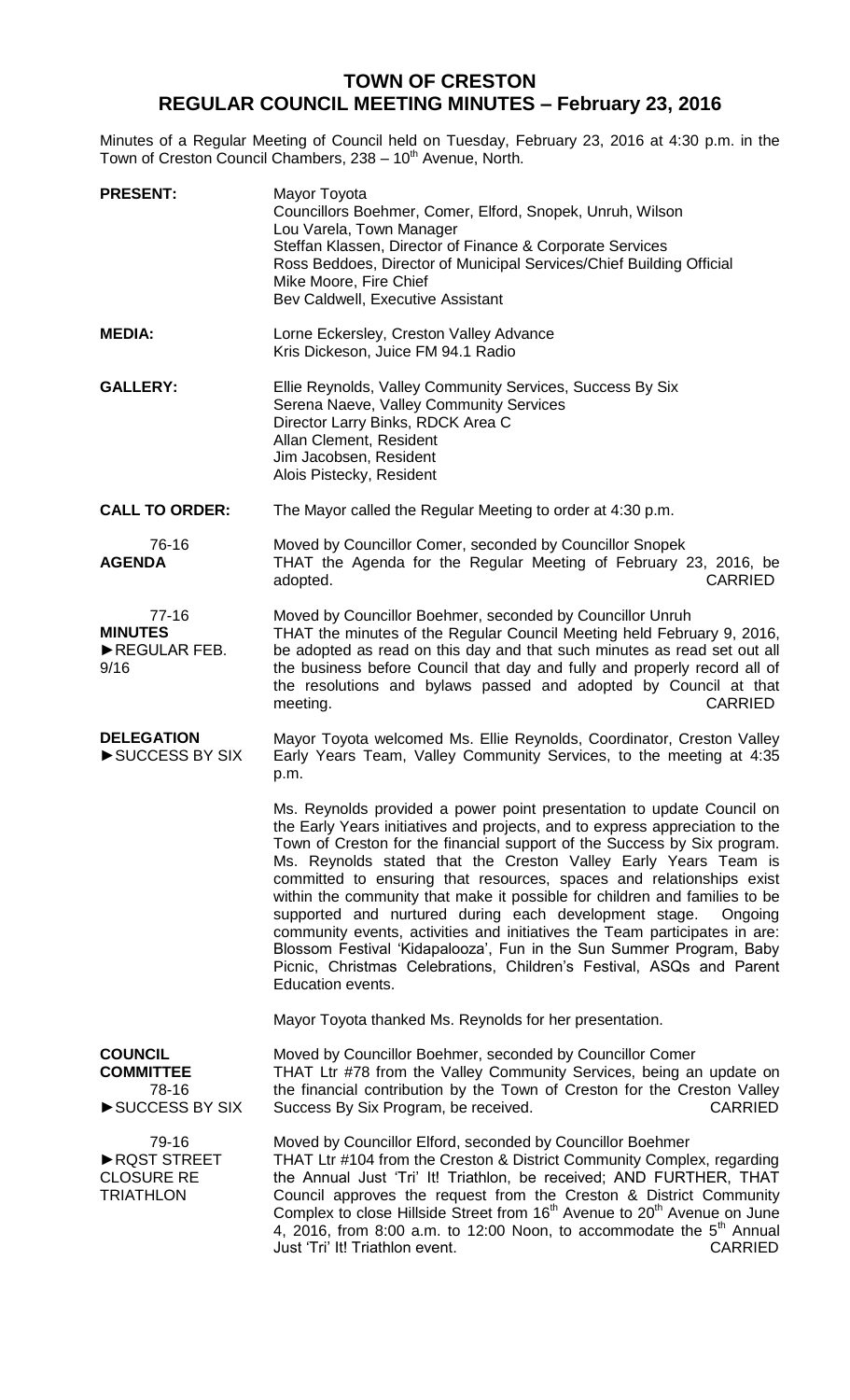| 80-16<br>RIPPLE RIDGE<br><b>CABIN LTR OF</b><br><b>SUPPORT</b>       | Moved by Councillor Elford, seconded by Councillor Unruh<br>THAT Ltr #103 from the Ripple Ridge Recreation Association, regarding<br>their Ripple Ridge Cabin project, be received; AND FURTHER, THAT the<br>Mayor is authorized to write the Ripple Ridge Recreation Association,<br>advising of Council's support of the Association's Ripple Ridge Cabin<br>project, and also advising of the difference between the Town of Creston<br>and the Regional District of Central Kootenay's Discretionary Grant<br><b>CARRIED</b><br>programs. |
|----------------------------------------------------------------------|-----------------------------------------------------------------------------------------------------------------------------------------------------------------------------------------------------------------------------------------------------------------------------------------------------------------------------------------------------------------------------------------------------------------------------------------------------------------------------------------------------------------------------------------------|
| $81 - 16$<br>RAILWAY BLVD.<br><b>GRANT</b>                           | Moved by Councillor Snopek, seconded by Councillor Wilson<br>THAT Ltr #105 from the Director of Municipal Services, regarding a hard<br>surface walking trail (sidewalk) on Railway Boulevard, be received; AND<br>FURTHER, THAT staff is authorized to submit an application to the<br>Columbia Basin Trust, for a Recreation Infrastructure Grants Program<br>grant, to provide up to 70% funding to construct a hard surface trail<br>(sidewalk) on Railway Boulevard, from the CPR tracks to Canyon Street.<br><b>CARRIED</b>             |
| 82-16<br>EMERGENCY<br>PROGRAM ACT                                    | Moved by Councillor Boehmer, seconded by Councillor Elford<br>THAT Ltr #110 from the Ministry of State for Emergency Preparedness,<br>seeking input into the future of the Emergency Program Act, be received.<br><b>CARRIED</b>                                                                                                                                                                                                                                                                                                              |
| <b>BYLAWS</b><br>83-16<br>BYLAW 1837<br>(ADOPTION)                   | Moved by Councillor Unruh, seconded by Councillor Comer<br>THAT Drainage Amendment Bylaw No. 1837, 2016,<br>be adopted.<br><b>CARRIED</b>                                                                                                                                                                                                                                                                                                                                                                                                     |
| 84-16<br>COMMITTEE OF<br>THE WHOLE<br><b>AGENDA</b>                  | Moved by Councillor Elford, seconded by Councillor Boehmer<br>THAT the Regular Committee of the Whole Meeting agenda, as presented,<br>be received; AND FURTHER, THAT for future Council meetings, the item<br>'Committee of the Whole Agenda' for review, be removed from the Council<br><b>CARRIED</b><br>agenda.                                                                                                                                                                                                                           |
| <b>NEW BUSINESS</b><br>85-16<br>OFF-LEASH DOG<br><b>PARK CLOSURE</b> | Moved by Councillor Snopek, seconded by Councillor Unruh<br>THAT the verbal report by the Town Manager, regarding the off-leash dog<br>park, be received; AND FURTHER, THAT Council authorizes staff to close<br>the off-leash dog park for the months of March and April, 2016, to allow for<br>the maintenance and re-seeding of the grass, and further that this closure<br>be communicated to the public through signage, advertising, etc.<br><b>CARRIED</b>                                                                             |
| <b>REPORTS OF REPS.</b><br>CLR BOEHMER                               | Councillor Boehmer reported on his attendance at a Learning Initiatives for<br>Rural and Northern BC workshop.                                                                                                                                                                                                                                                                                                                                                                                                                                |
| CLR COMER                                                            | Councillor Comer reported on her attendance at Network, Creston Valley<br>Services Committee, Town float, Trails Society and Library Planning<br>meetings, an interview with Juice FM Radio and a Learning Initiatives for<br>Rural and Northern BC workshop.                                                                                                                                                                                                                                                                                 |
| CLR ELFORD                                                           | Councillor Elford reported on his attendance at Regional District of Central<br>Kootenay meetings and the Learning Initiatives for Rural and Northern BC<br>workshop.                                                                                                                                                                                                                                                                                                                                                                         |
| CLR UNRUH                                                            | Councillor Unruh reported on her attendance at a Creston Valley Services<br>Committee meeting, an East Kootenay Regional Hospital Board meeting<br>and the Learning Initiatives for Rural and Northern BC workshop.                                                                                                                                                                                                                                                                                                                           |
| CLR WILSON                                                           | Councillor Wilson reported on her attendance at an Arts Council meeting<br>and the Learning Initiatives for Rural and Northern BC workshop.                                                                                                                                                                                                                                                                                                                                                                                                   |
| 86-16<br>$\blacktriangleright$ RECEIVE<br><b>REPORTS</b>             | Moved by Councillor Unruh, seconded by Councillor Boehmer<br>THAT the verbal Reports of Council members, be received.<br><b>CARRIED</b>                                                                                                                                                                                                                                                                                                                                                                                                       |
| <b>GIVING OF NOTICES</b>                                             | COTW - Mar. 1 (Special), 15, Apr. 19, 2016<br>COUNCIL – $2^{nd}$ & 4 <sup>th</sup> Tuesdays of each month, Mar. 8, 22, Apr. 12, 26,<br>2016<br>April 27 - 29 - AKBLG (Kimberley)<br>May 21 - Blossom Festival Mayor's VIP Reception and Parade<br>June $3 - 6 - FCM$ (Winnipeg)                                                                                                                                                                                                                                                               |